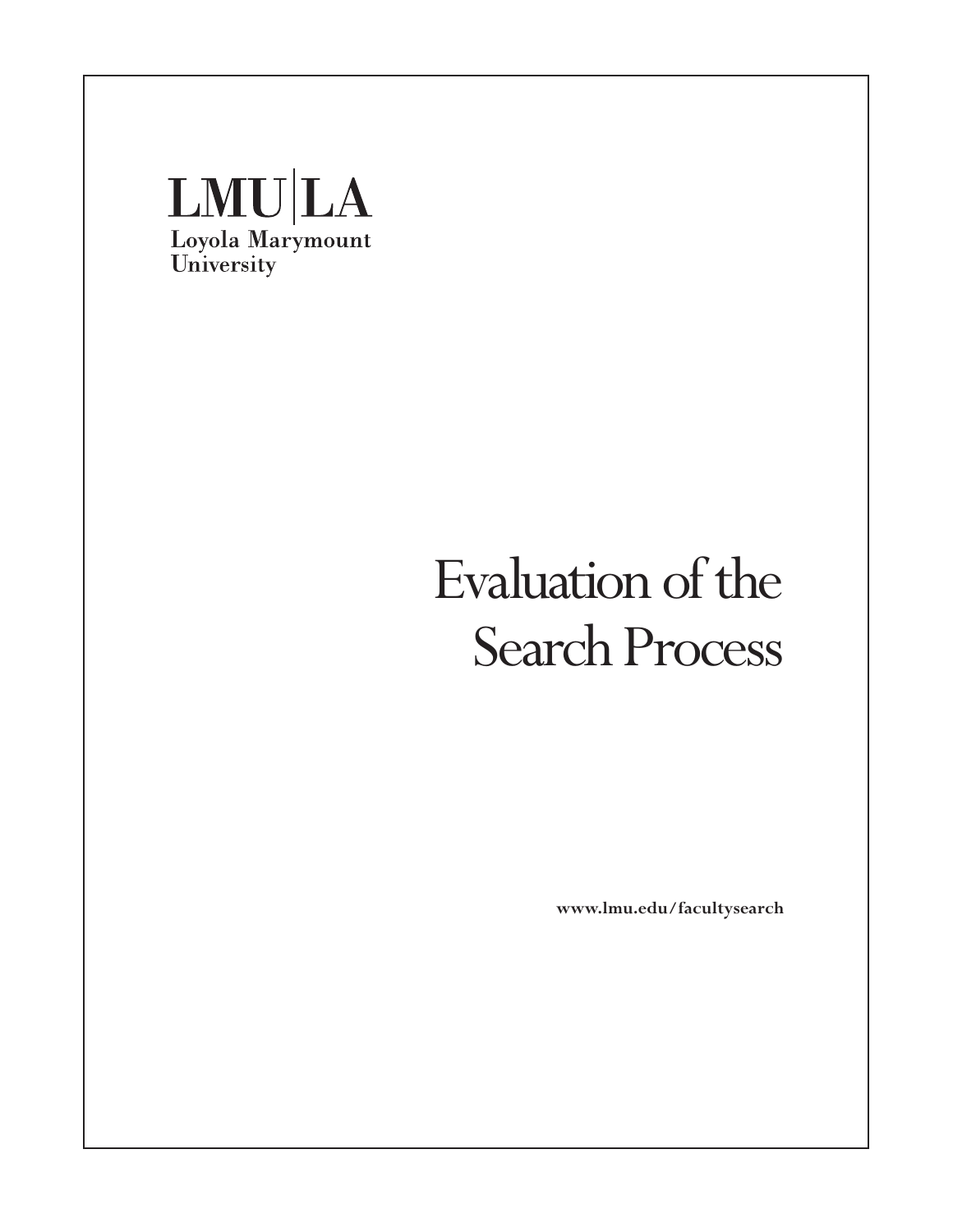"I want to say a word about diversity because frequently in the popular culture it's thought that diversity is the enemy of excellence, and nothing could be further from the truth. If you look at the most educative moments throughout human history, they are when people encounter people different from themselves. Diversity is really at the heart of education, and doing diversity right–it's hard work, you have to be committed to it, we want to be great at it, means not only getting the right numbers here but doing all the things we do in the academic area and in student affairs to help people to get to know and understand people very different from themselves. I want to be very clear that this is an area for true excellence, and this is an area where we can be a national model to others" (Robert Lawton, S.J., President, 2007).

#### Dear Faculty:

We apprecIate your willingness to serve on a search committee for faculty. During the search, we hope that you identified and recommended outstanding candidates who have the potential to help LMU realize its mission as a Catholic/Jesuit/Marymount university and achieve its goal of diversifying the faculty.

Our efforts to hire for mission/diversity are intended to bring to the faculty outstanding teacherscholars who understand and appreciate the distinctive character of a Catholic university like LMU and who are prepared to help us achieve inclusive excellence.

Going beyond academic excellence, which focuses only on the quality of teaching, scholarship, and service, inclusive excellence re-envisions both quality and diversity. It reflects a striving for excellence in higher education that has been made more inclusive by decades of work to infuse diversity into teaching, scholarship, service, faculty and staff recruiting and hiring, admissions, the curriculum and co-curriculum; and into administrative structures, policies and practices (American Association of Colleges and Universities, 1998; American Council on Education, 2000). Consistent with this definition, Father Lawton described inclusive excellence this way in his 2007 Convocation Address to the campus community.

"Every great university is marked by the fierce, passionate, focused, firm pursuit of excellence. They are shrines of excellence. Excellence is not only respected, it's revered, it's studied, it's imitated, it's encouraged, it's performed."

Excellence is expected, and excellence is expected everywhere. It's expected in the academic area in terms of scholarship, teaching, and learning, but it's expected elsewhere as well. It's expected in the athletic teams. It's expected in student life programs. It's expected in how facilities are cared for, how the grounds are cared for. It's expected in finance, in fund-raising, in federal relations. Excellence is simply expected everywhere, and the reason for that is I'm a firm believer that excellence is contagious so that excellence in anyone area inspires excellence in other areas. If we want the university to be truly excellent, we want it excellent everywhere."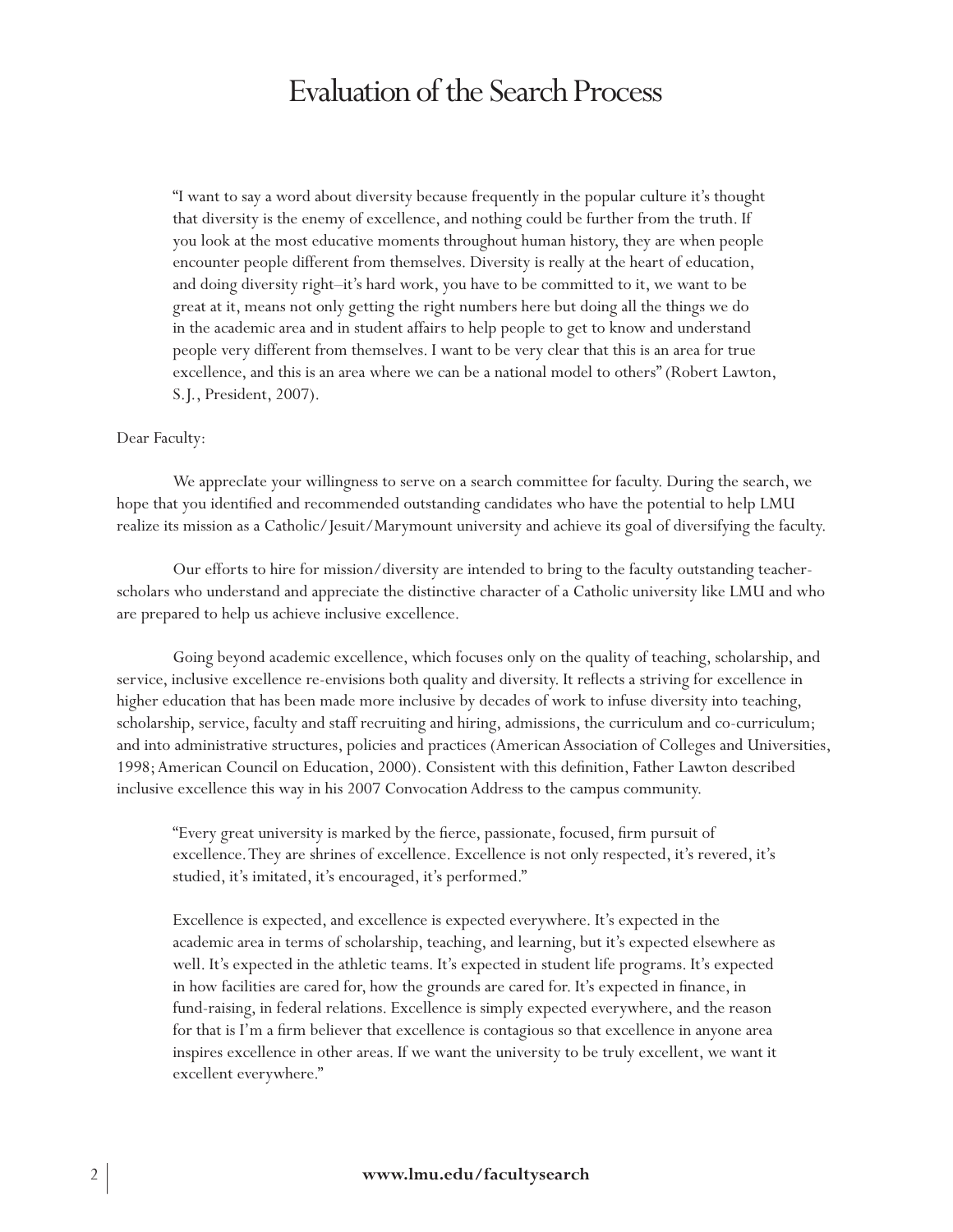If you focused on quality, mission sensitivity, and diversity during the search, not only will your outstanding candidates help LMU realize its mission and achieve its goal to diversify the faculty, they also will bring impeccable research and scholarship credentials as well as teaching and service competencies to your department.

All Committees must evaluate the process after completing a search for Full-Time Tenure or Tenure-Track Faculty. The attached survey instrument in Appendix T was designed to evaluate the search process and not the committee.

Like other institutions of higher education, LMU strives to create and maintain a culture of evidence. The University will use the empirical evidence generated by Evaluation of the Search Process to make critical decisions about faculty searches in the future.

The Search Committee's final meeting provides an opportunity for all members to participate in the evaluation of the process. All members of the Committee received a paper copy of the survey instrument before the Search began. However, the online instrument is the most appropriate and convenient for group participation in the evaluative process. Therefore, it will be helpful to hold the Committee's final meeting in a room where a computer is available.

Please use the following internet address to display **Evaluation of the Search Process** on the computer monitor: **www.lmu.edu/searchevaluation**. The Chair of the Search Committee should guide the discussion on each item in the survey. It will take approximately 15 minutes to complete the survey. After responding to Evaluation of the Search Process, the Chair of the Search Committee must send a printed copy of the completed on-line survey to:

> College or School Dean Abbie Robinson-Armstrong, Ph. D., Vice President for Intercultural Affairs Rev. Robert V. Caro, S.J., Vice President for Mission and Ministry Each Member of the Search Committee

Questions regarding Evaluation of the Search Process may be directed to Abbie Robinson-Armstrong arobinso@lmu.edu or 310.338.7598 and/or Rev. Robert V. Caro, S. J. rcaro@lmu.edu or 310.338.2987.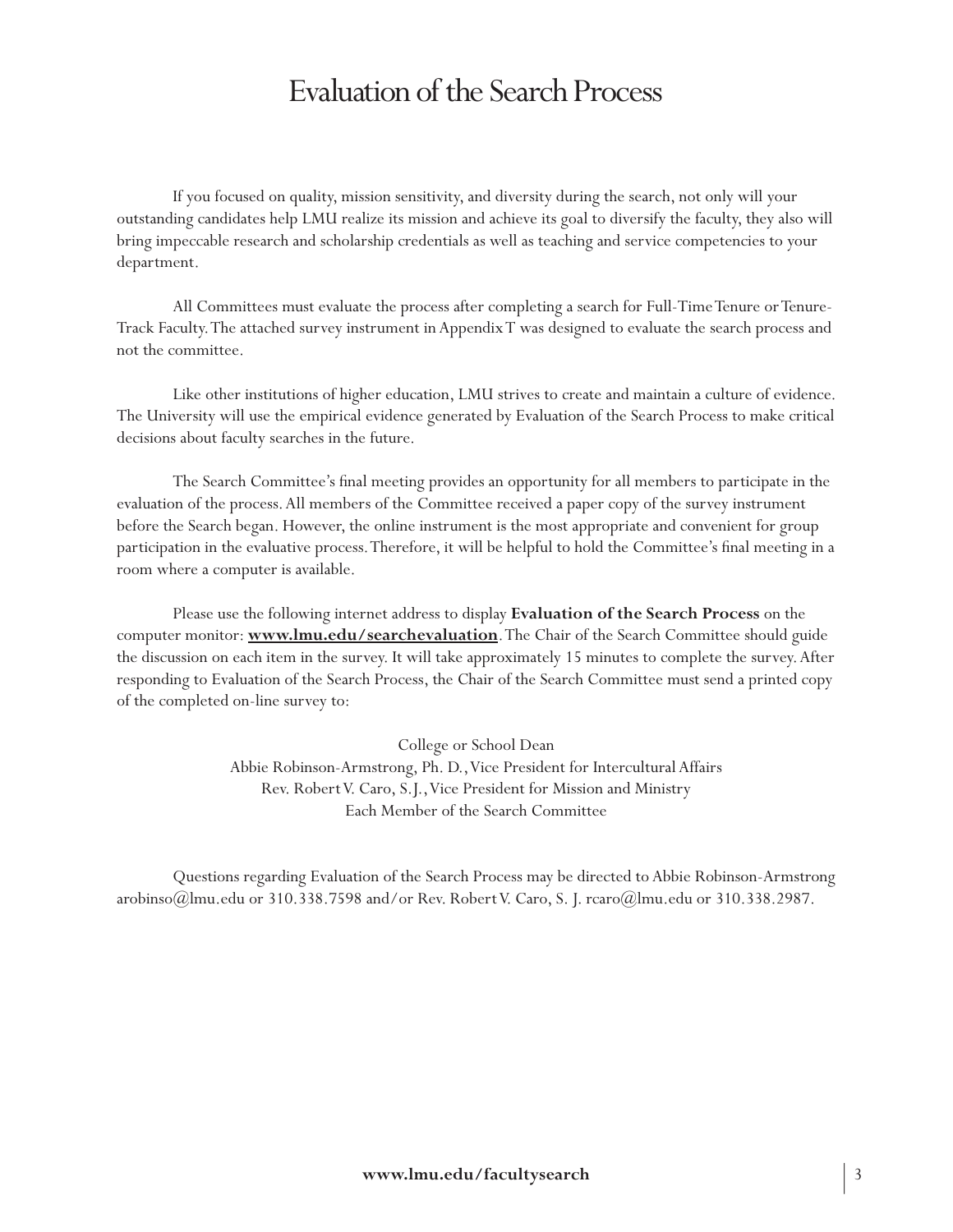*Thanks for completing this survey to measure the effectiveness of the faculty search your Committee conducted. It takes approximately 15 minutes to complete the questions in this survey.*

#### **A. DEMOGRAPHIC INFORMATION**

- **1.** Title on the Position Announcement:
- **2.** Vacancy Number:
- **3.** Department or Program:
- **4.** College/School:
- **5.** Date:

#### **B. THE CHARGE TO SEARCH COMMITTEES**

*Guideline A: The Proactive Search Committee must be clear about its charge, including its responsibility to help LMU realize its mission and achieve its goal to diversify the faculty and enhance its Catholic/Jesuit/Marymount Identity. The Committee Chair should begin the search process by leading a discussion on pertinent LMU documents (Search Committee Briefing, Page 2).*

- **1.** Which of the following documents did the Committee discuss before beginning the search process? **Check all that apply**
- **Loyola Marymount University Mission and Goals** *Available from Mission & Ministry 310.338.2987*
- **Interculturalism: Definition, Vision and Goals**  $\Box$ *Available from Intercultural Affairs 310.338.7744*
- **Loyola Marymount University Strategic Plan** Section 4 [Catholicity, Diversity, Faculty Recruitment]; Section 5 [Initiative One: Promote Excellence in Teaching, Scholarship and Creativity] *Available on ManeGate*
- **Moving Beyond Traditional Recruitment Strategies: Recruiting and Hiring Faculty for Mission** *Available from Intercultural Affairs 310.338.7744*
- $\Box$ **Reviewing Applicants: Research on Bias and Assumptions** *Available from Intercultural Affairs 310.338.7744*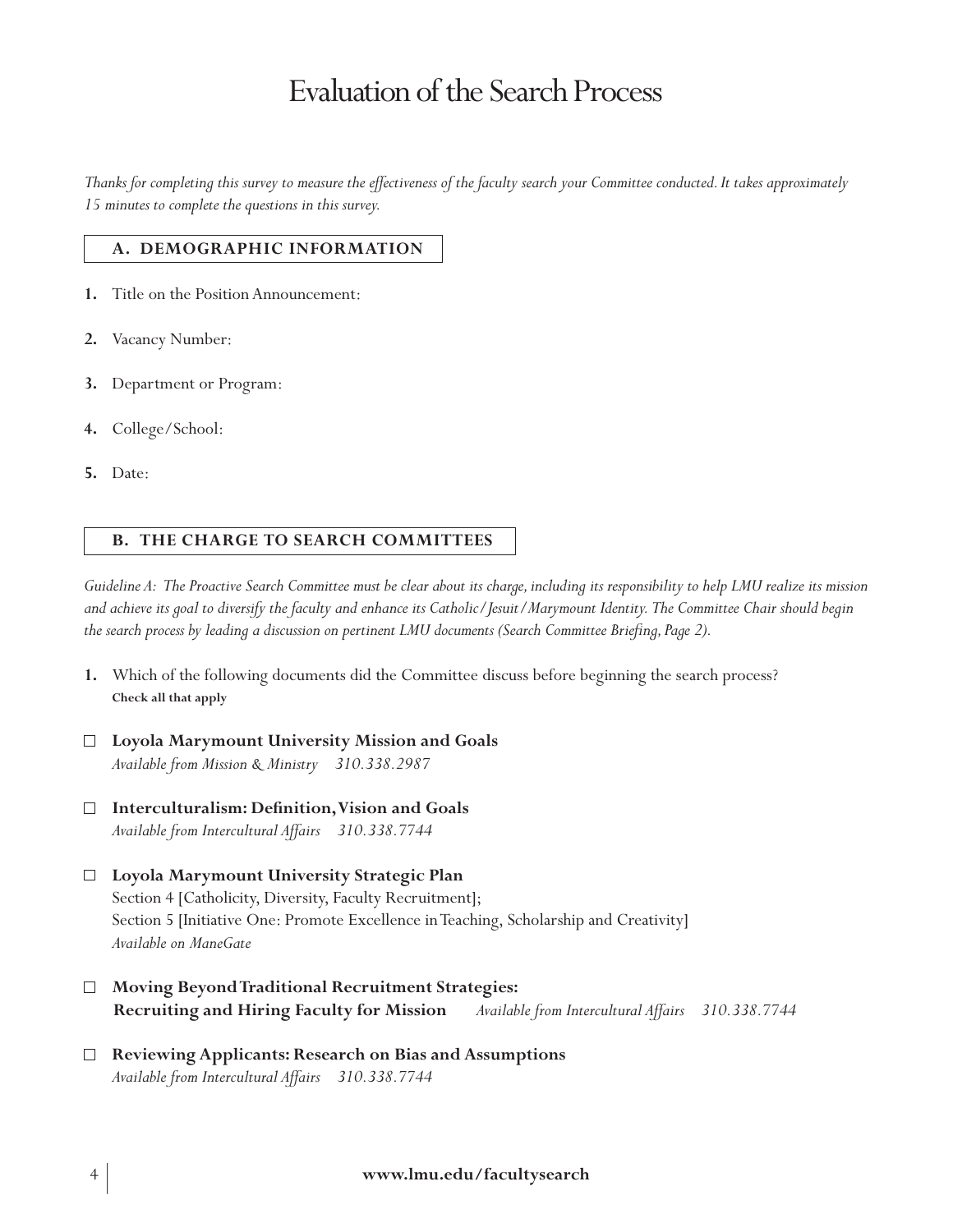## **C. COMPOSITION OF THE SEARCH COMMITTEE**

*Guideline A: Creating diverse Search Committees that include individuals who represent the University community is "the most*  important decision that the Chair makes in the entire process." A proactive Search Committee will ideally include males and females *who are members of at least two of the ethnic groups present within the LMU campus community (Search Committee Briefing, Page 6).*

**1.** Please indicate the number of full-time faculty on the Search Committee who were American **citizens or permanent residents**.

|                                 |   | Assistant Professor Associate Professor | Professor |  |
|---------------------------------|---|-----------------------------------------|-----------|--|
| Ethnicity                       | M | M                                       | M         |  |
| African American                |   |                                         |           |  |
| American Indian/Alaskan Native  |   |                                         |           |  |
| Asian American/Pacific Islander |   |                                         |           |  |
| European American               |   |                                         |           |  |
| Latino/a                        |   |                                         |           |  |

**2.** How many **International Faculty** were on the Search Committee (i.e., any person other than a U.S. citizen or permanent resident)?

**3.** Please indicate the number of students on the Search Committee.

|                                 |   | First Year | Sophomore |   |   | <b>Junior</b> |   | Senior | Graduate |  |
|---------------------------------|---|------------|-----------|---|---|---------------|---|--------|----------|--|
| Ethnicity                       | M | F          | M         | F | M | F             | M |        | M        |  |
| African American                |   |            |           |   |   |               |   |        |          |  |
| American Indian/Alaskan Native  |   |            |           |   |   |               |   |        |          |  |
| Asian American/Pacific Islander |   |            |           |   |   |               |   |        |          |  |
| European American               |   |            |           |   |   |               |   |        |          |  |
| Latino/ $a$                     |   |            |           |   |   |               |   |        |          |  |
| International                   |   |            |           |   |   |               |   |        |          |  |

**4.** If a student did not serve on the Search Committee, describe the provision(s) implemented to obtain student input:

#### **D. Recruiting and Hiring for Mission: A Definition**

*Guideline A: The practice of recruiting and hiring for mission requires Search Committees to seek out candidates who are supportive of and will contribute to LMU's distinctive mission as a Catholic/Jesuit/Marymount University, who will enhance diversity, and who will improve gender balance (Search Committee Briefing, Page 6).*

**1.** Describe the Committee's level of understanding of its responsibilities at the onset of the search.

**5** | Very Good **4** | Good **3** | Fair **2** | Poor **1** | Very Poor

**1b.** Please comment briefly.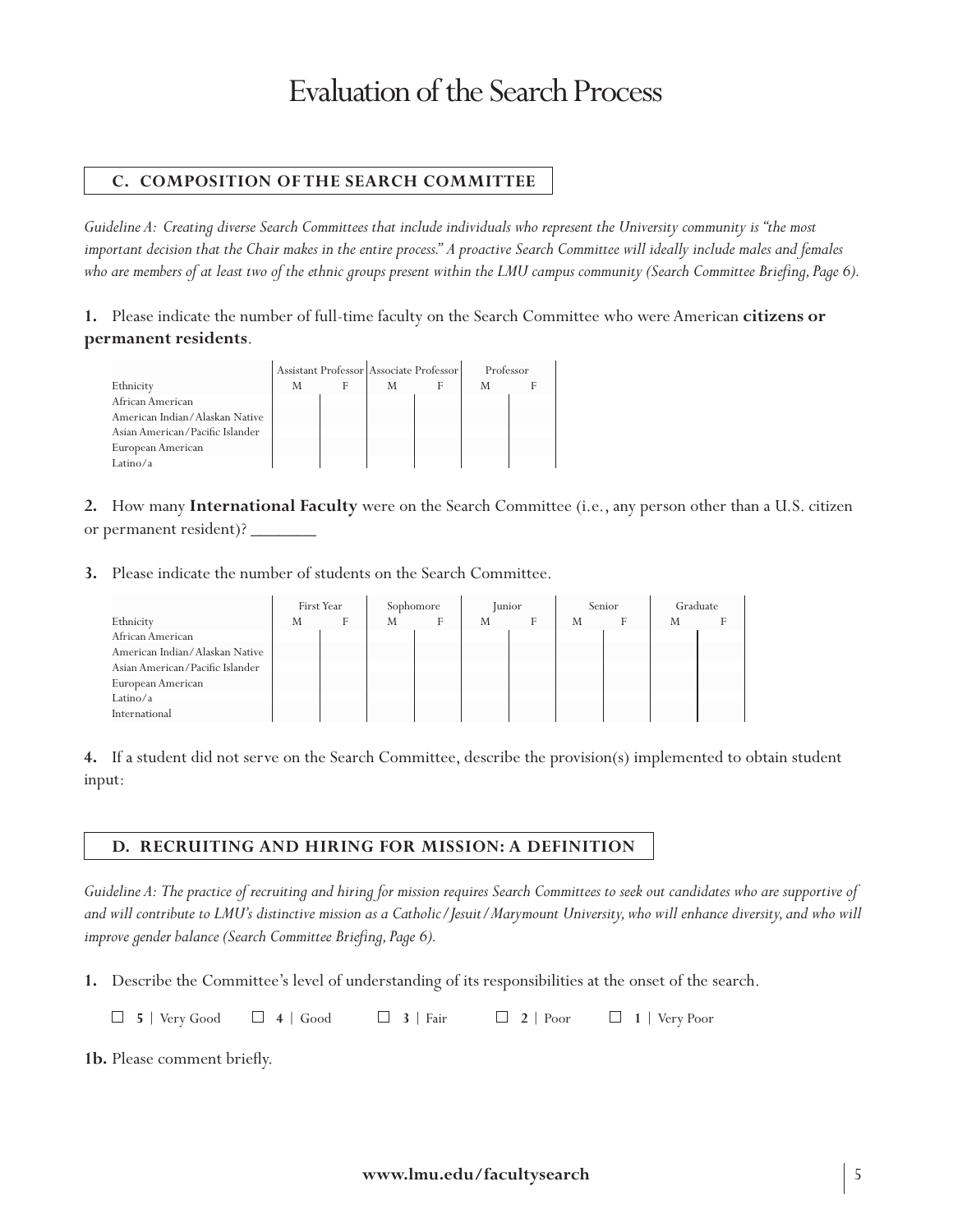### **E. Essential Prerequisite Activities for the Proactive Search Committee**

*Guideline A: One Search Committee member should be assigned special responsibility for discussing and advocating for issues relating to Mission and Catholic Identity during the search process. Ideally, such responsibility will be assigned to one who has participated in the President's Institute (Search Committee Briefing, Page 5).*

**1.** Did the Committee assign responsibility for discussing issues related to Catholic/Jesuit/Marymount Identity to a specific member?

**YES NO**

**2.** Describe the climate relative to hiring faculty supportive of Catholic/Jesuit/Marymount Identity.

| $\Box$ 5   Strongly $\Box$ 4   Somewhat | $\Box$ 3   Undecided | $\Box$ 2   Somewhat | $\Box$ 1   Strongly |
|-----------------------------------------|----------------------|---------------------|---------------------|
| Favorable                               |                      | Unfavorable         | Unfavorable         |

*Guideline B: The Committee Chair should also ensure that one or more persons assume responsibility for discussing and advocating for issues related to ethnic and gender diversity (Search Committee Briefing, Page 6).*

**1.** Did the Committee assign responsibility for discussing issues relating to ethnic diversity to a specific member?

**YES NO**

**2.** Describe the climate relative to hiring faculty for ethnic diversity.

- **5** | Strongly **4** | Somewhat **3** | Undecided **2** | Somewhat **1** | Strongly Favorable Unfavorable Unfavorable
- **3.** Did the Committee assign responsibility for discussing issues relating to gender diversity to a specific member?
	- **YES NO**
- **4.** Describe the climate relative to hiring faculty for gender diversity.

| $\Box$ 5   Strongly $\Box$ 4   Somewhat | $\Box$ 3   Undecided | $\Box$ 2   Somewhat | $\Box$ 1   Strongly |
|-----------------------------------------|----------------------|---------------------|---------------------|
| Favorable                               |                      | Unfavorable         | Unfavorable         |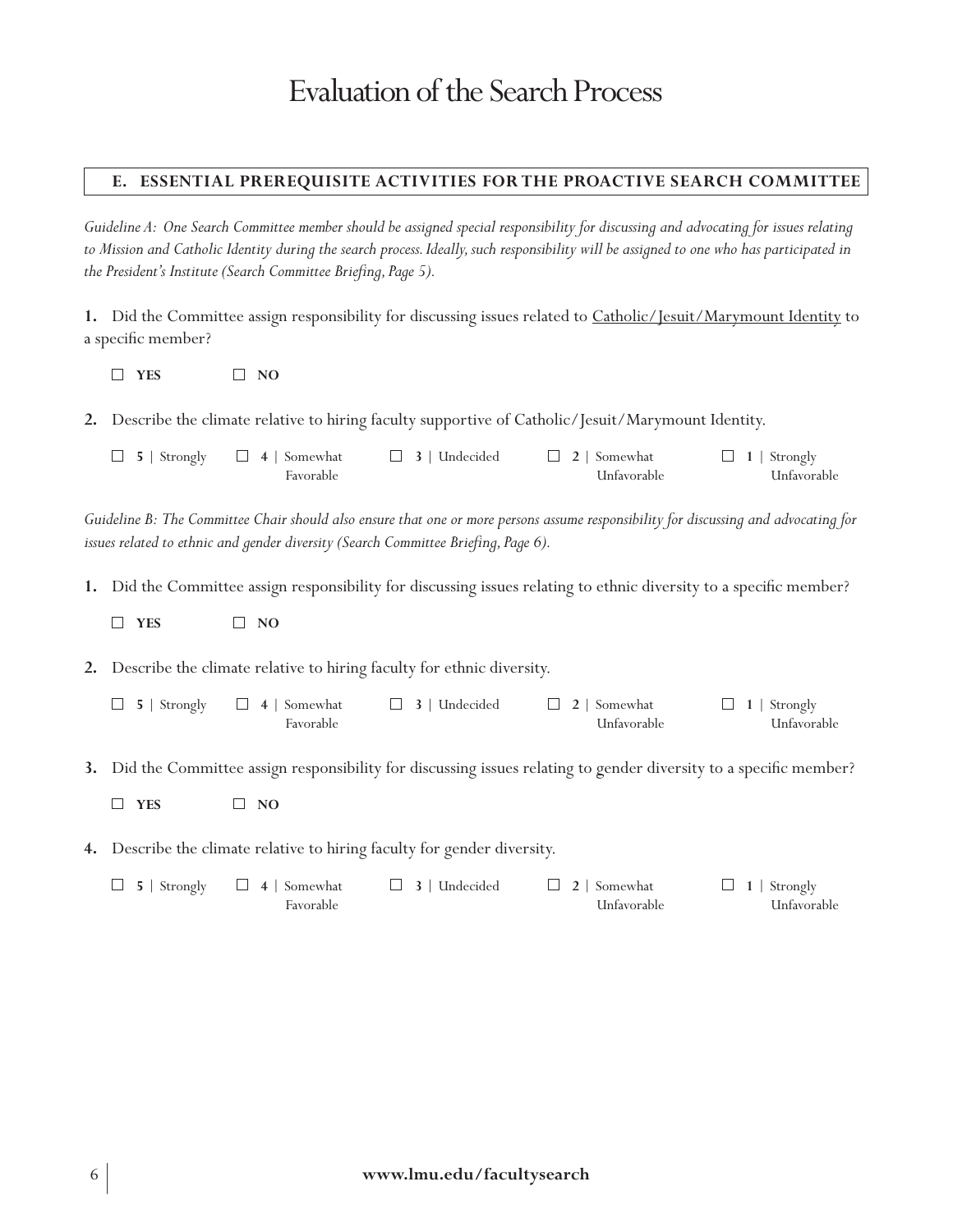## **F. Department REVIEW Before the Search Begins**

*Guideline A: The Position Announcement must be based on the Department's Educational Goals. Before writing the Position Announcement and before the search process begins, the Department must conduct a review to define its Educational Goals, and use the information to construct a Mission and Culturally-sensitive Position Announcement. Educational Goals at the Department level may include: (Search Committee Briefing, Page 8.)*

- *• Develop a diverse mission-sensitive faculty within the Department*
- *• Create a faculty profile that mirrors the profile of the majors and minors in the Department*
- *• Broaden course offerings within the Department*
- *• Transform the curriculum*
- *• Add or expand an area of research*
- *Identify potential contributions to the Catholic intellectual/artistic tradition (Search Committee Briefing, Page 8).*

**1.** Did the Department conduct a review to identify its educational goals before writing the Position Announcement and before the search process began?

 $\Box$  **YES**  $\Box$  **NO** 

**2.** Please discuss the educational goals identified by the Department before the Position Announcement was written and the search process began.

**3.** Did the Department refer to **Faculty Availability Statistics** (Appendix F, Search Committee Briefing) during the process of conducting the review?

**YES NO**

**3b.** If yes, how did the Department use the **Faculty Availability Statistics**?

**4.** Did the Department refer to the **LMU Faculty Profile** during the process of conducting a review?

 $\Box$  YES  $\Box$  NO

**4b.** If yes, how did the Department use the **LMU Faculty Profile**?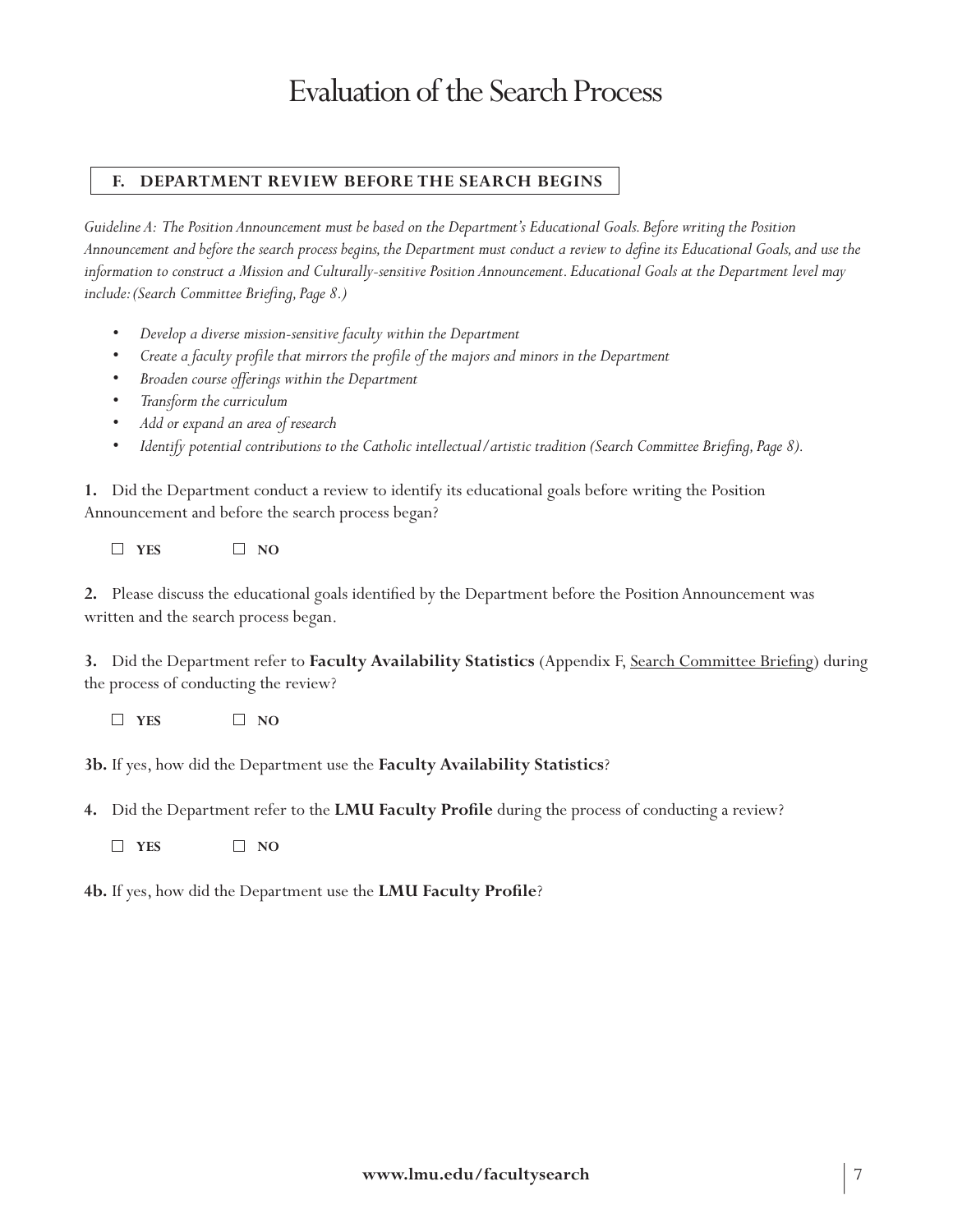### **G. The MISSION AND CULTURALLY-Sensitive Position ANNOUNCEMENT**

*Guideline A: The Committee is responsible for developing a culturally-sensitive Position Announcement in consultation with other department faculty and the Dean of the School or College (Search Committee Briefing, Page 12).*

- **1.** Which of the following were included in your Position Announcement? **Check all that apply**
- $\Box$  Primary responsibilities for the position including
	- $\Box$  Courses to be Taught
	- Research Specialization
- Specific statement such as *"experience working with/teaching diverse students"* or something similar
- $\Box$  Request for candidate's Statement on Teaching, Scholarship and Service
- $\Box$  Approved language identifying LMU as a Catholic University and referencing key elements of the mission statement
- $\Box$  The value placed upon those who can share and teach differing points of view
- $\Box$  The value placed on those who can demonstrate an appreciation for Inclusive Pedagogy or use different techniques to reach diverse student needs, i.e., goal-driven, detail-driven, etc.
- $\Box$  Culturally-sensitive language targeted toward women, Historically Underrepresented Minorities and other groups
- $\Box$  Opportunity to be mentored by Senior Faculty in the Department
- □ Faculty Research Grants

#### **H. The Proactive Recruitment Plan**

*Guideline A: Proactive recruitment has relevance for both diversity and religious identity (Search Committee Briefing, Page 9).* 

- **1.** Which strategies did the Committee include in its proactive recruitment plan? **Check all that apply**
- $\Box$  A working relationship was established with similar departments in institutions with substantial numbers of women and Historically Underrepresented Minorities
- $\Box$  Interviews with candidates at professional meetings and societies
- Names of potential candidates were requested from women and Historically Underrepresented Minorities at LMU
- Women and Historically Underrepresented Minority caucuses within relevant professional and academic associations were asked for the names of potential candidates
- Women and Historically Underrepresented Minorities who received significant professional recognition were contacted and asked for the names of promising candidates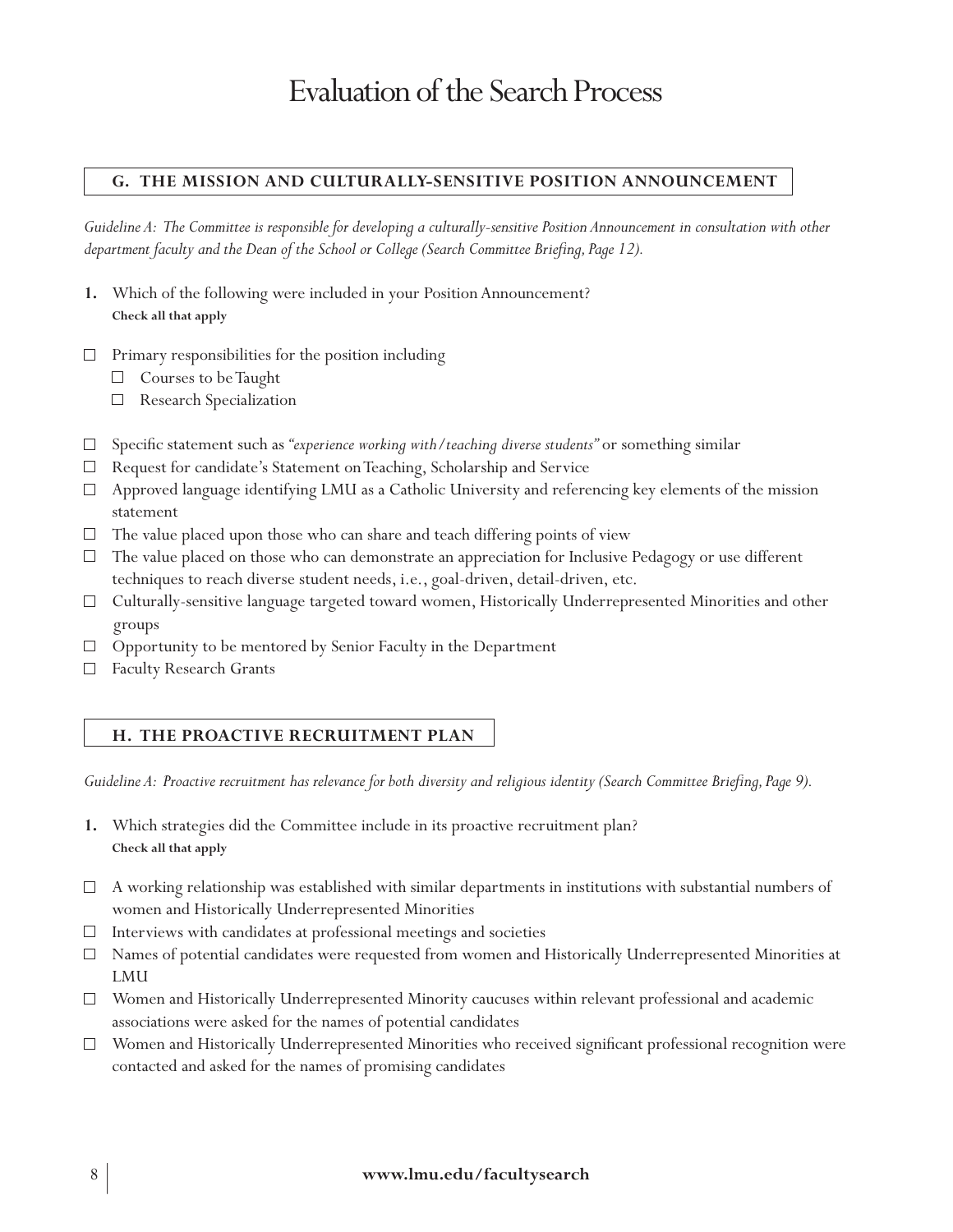# **H. The Proactive Recruitment Plan** *continued*

- Graduate Departments at leading Catholic universities were asked to recommend prospective applicants
- Lilly-Network and Collegium lists of recent Ph.D.'s interested in teaching in Catholic or other church-related colleges/universities were consulted
- $\Box$  An open line of communication was created with potential faculty already in the Department or College (i.e., visiting professors, adjunct or part-time professors, and graduate students)
- $\Box$  A personal approach was used in recruiting candidates. For example, a letter, email or telephone call was used to inform potential candidates about the position
- **2.** If a personal approach was used, did any personal contacts apply for the position?
	- **YES NO**

**3.** Please list the journals, newspapers, disciplined-based networks (i.e., Ford, Ph.D. Project, etc.) and other media outlets (i.e., Diverse Issues in Higher Education, Hispanic Outlook) where the Committee's ad was placed.

**4.** If the Committee did not advertise in alternative media outlets (i.e., Diverse Issues in Higher Education, Hispanic Outlook), please explain.

### **I. The Patterned Interview**

*Guideline A: Search documentation must provide evidence that each candidate was evaluated against the same set of objective criteria. The Committee should use the Position Announcement to develop a standard set of questions to use during interviews and reference checks (Search Committee Briefing, Page 19).*

**1.** Did the Committee use the Position Announcement to develop the interview questions?

**YES NO**

**1b.** If **NO**, please explain

**2.** During the interview process, did the Committee ask each candidate about his/her commitment to LMU's mission and diversity?

**YES NO**

**2b.** If **NO**, please explain.

*Guideline B: The Committee's evaluation of the candidates must be based on job-relatedness (Search Committee Briefing, Page 18).*

**1.** What selection criteria did the Committee publish in the Position Announcement and then later use to evaluate each candidate? Please be specific.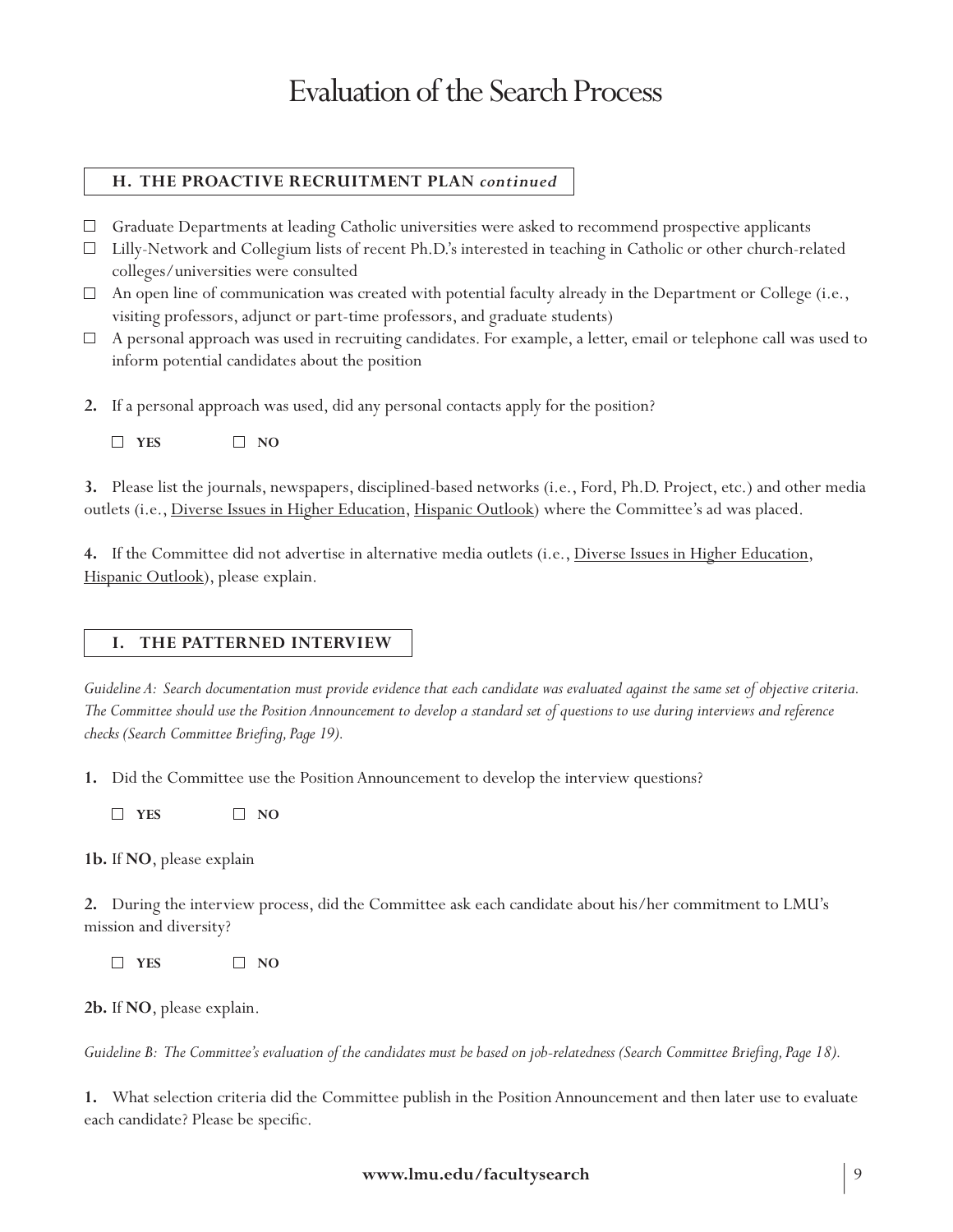### **J. The Proactive Campus Visit**

*Guideline A: During the process of planning the campus visit for candidates, the Search Committee must consider how the Department will represent the university as a whole and as a place in which women and minority faculty can thrive (Search Committee Briefing, Page 15).*

**1.** What proactive campus-visit approaches did the Committee implement to demonstrate that the Department is a place in which women and minority faculty can thrive?

**Check all that apply**

- $\Box$  Question and answer sessions with the Department's faculty
- $\Box$  Chalk talks, a lecture or talk given to an audience
- $\Box$  Offered opportunities for candidates to engage in a question and answer session with students
- $\Box$  Offered opportunities for candidates to meet with faculty and staff who shared similar backgrounds, interest, ethnicity, gender, or sexual orientation. For example:
	- □ African American Faculty/Staff Association
	- Asian American Faculty/Staff Association
	- $\Box$  Committee on the Status of Women
	- Latino Faculty Association
	- Faculty/Staff Gay/Straight Network
- $\Box$  Offered opportunities for candidates to meet with representatives from these offices:
	- **Campus Ministry**
	- □ Child Care Center
	- $\Box$  Center for Ignatian Spirituality
	- Human Resources
	- Intercultural Affairs
	- Mission and Ministry
	- Committee on the Status of Women

### **k. tHE FINAL CANDIDATES**

**1.** Please indicate the number of American **citizen or permanent resident** candidates brought to campus for interviews.

| Ethnicity                       | M |  |
|---------------------------------|---|--|
| African American                |   |  |
| American Indian/Alaskan Native  |   |  |
| Asian American/Pacific Islander |   |  |
| European American               |   |  |
| Latino/a                        |   |  |

**2.** How many **International** candidates were brought to campus for interviews (i.e., any person other than a U.S. citizen or permanent resident)?

**MALE FEMALE**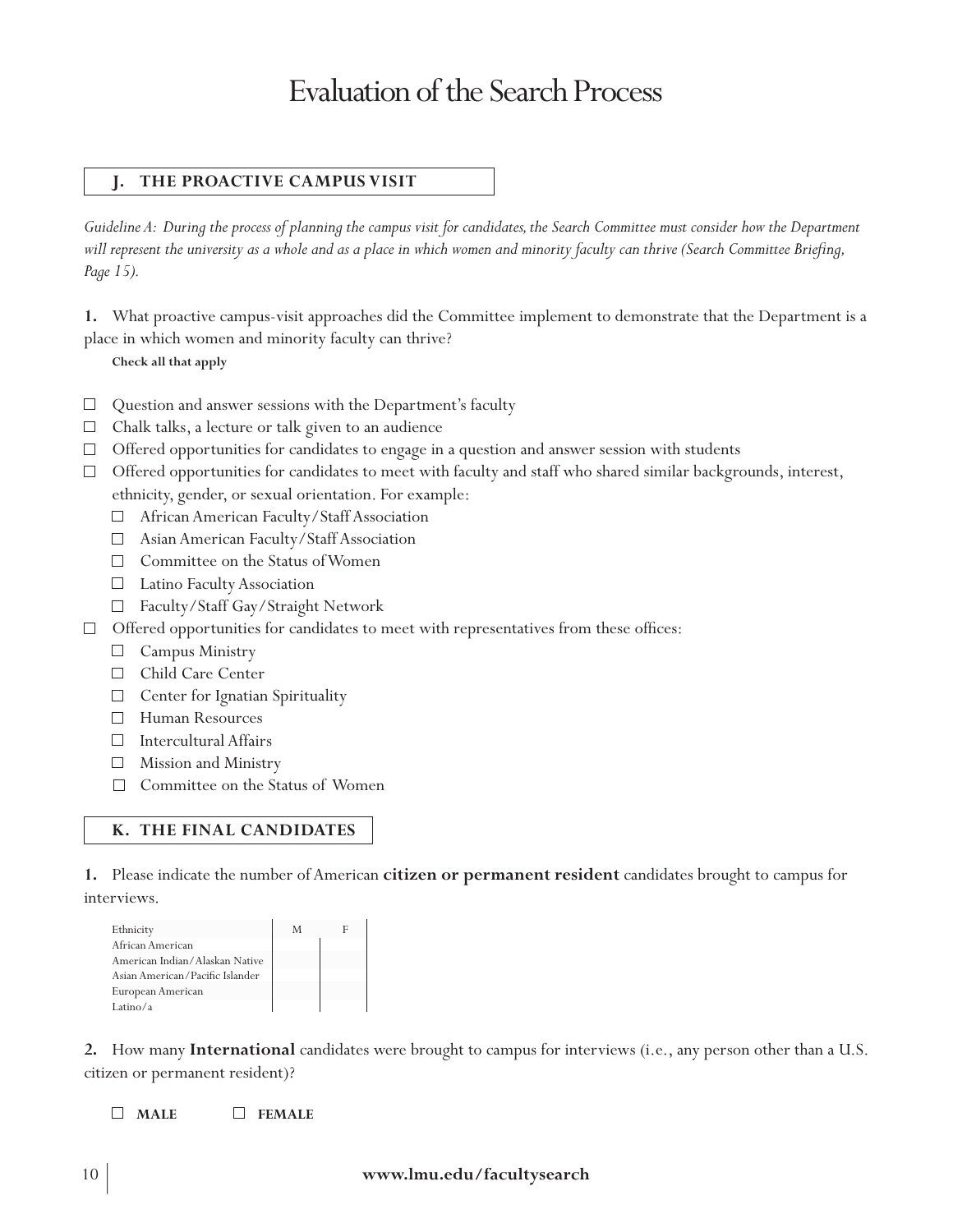# **k. tHE FINAL CANDIDATES** *continued*

**3.** If the Search Committee recommended an American **citizen or permanent resident**, please identify his/her gender and ethnicity.

| Ethnicity                       | M |  |
|---------------------------------|---|--|
| African American                |   |  |
| American Indian/Alaskan Native  |   |  |
| Asian American/Pacific Islander |   |  |
| European American               |   |  |
| Latino/a                        |   |  |

**4.** If the Committee recommended an **International candidate**, please identify his/her national origin.

**5.** What evidence did the Committee obtain that led members to believe that the successful candidate would make a positive contribution to LMU's Catholic/Jesuit/Marymount Identity?

**6.** If the Department recommended a Historically Underrepresented Minority candidate, please indicate the factors that enabled it to do so.

**7.** If the Department recommended a female candidate, please indicate the factors that enabled it to do so.

**8.** If a Historically Underrepresented Minority candidate was offered the position and he/she did not accept, what reasons did he/she offer?

**9.** If a female candidate was offered the position and she did not accept, what reasons did she offer?

#### **L. COMMENTS**

Identify additional ways in which the search process might have been improved. Please be specific.

### **Thanks for Your Help**